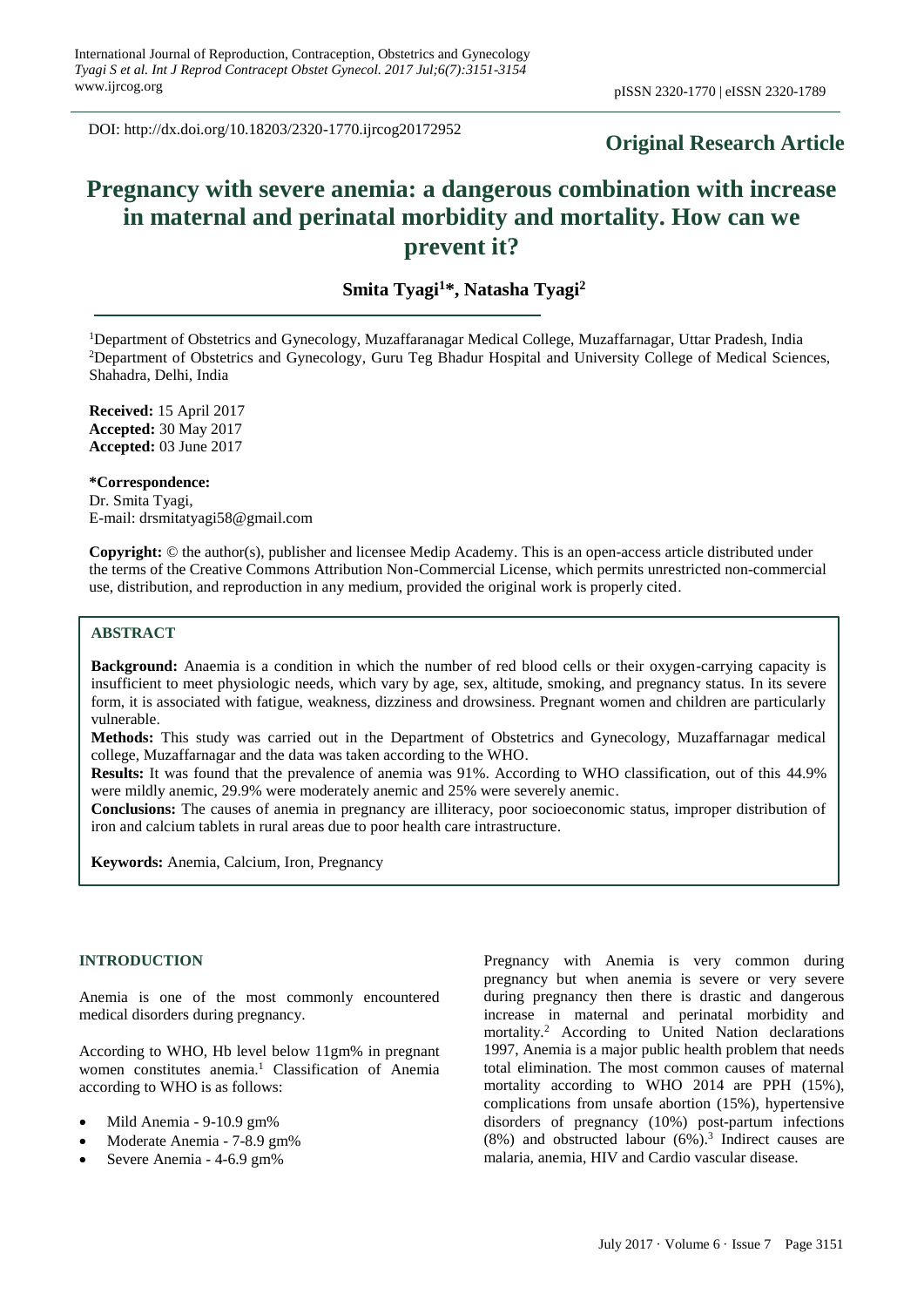Thus, anemia is high risk factor for direct cause (PPH, unsafe abortion, hyper tensive disorders, post-partum infections) and is important indirect cause of maternal mortality. More severe, the anemia, more risk of maternal mortality and morbidity and the most common cause of maternal death in developing countries like India is obstetrical Haemorrhage (directly related to anemia) followed by hyper tensive body disorder of pregnancy.

WHO 2014 also stated that at a country level, India (19% -56000) and Nigeria (14% or 40000) accounted for roughly one third of the maternal deaths in 2010.<sup>3</sup> United Nations population fund report-formely the UNFPAformerly the (United Nations fund for population activities) four elements are essential to maternal death prevention. First pre-natal care, second, skilled birth attendance with emergency backup. Third, emergency obstetric care to address major cause of maternal death which are haemorrhage, sepsis, unsafe abortion (all indirectly related to anemia) hyper tensive disorder and obstructed labour. Lastly post-natal care which is 6 wks following delivery. Prevention of anemia is very simple but still the prevalence of anemia is increasing especially in rural areas, so it is important to again evaluate the factors responsible for anemia and to prevent the. In this 21<sup>st</sup> high tech century we can take the help of Smartphones and internet to prevent it.

#### **METHODS**

It is a prospective study done in the Department of Obstetrics & Gynaecology for one year from September 2013 to August 2014. All the antenatal patients, and all the patients who were in labour and who had severe anemia according to WHO classification were taken (Hb – 6.9 gm% or below). Detailed history was taken to find out the cause of anemia. Other features which were noted were education, socio economic status, booked or unbooked and rural and urban areas. General examination and obstetric examination was done and along with routine investigations, all the investigations were sent to find out the cause, type and severity of anemia.

All the antenatal patients were given packed RBC transfusion, 2-3 in No., followed by parenteral iron if necessary depending on the gestational age. They were again counselled for regular antenatal check-up and delivery in hospital. All the patients who were in labour were again given 2-4 units of packed cell transfusion depending on the severity of anemia and patients were counselled about the complications of anemia. In this way, most of the patients of severe and very severe anemia were saved because of quick and aggressive transfusion of packed red cells.

#### **RESULTS**

Total No. of 14,400 pregnant patients attended our hospital in one year. Out of these 14,400 patients, 12,167 were antenatal patients and 2233 patients were in labour.

#### **Table 1: Prevalence of anemia in pregnancy.**

|                                                                         | Total no. of<br>patients |
|-------------------------------------------------------------------------|--------------------------|
| Total no. of pregnant patients who<br>attended the hospital in one year | 14,400                   |
| Total no. of antenatal patients in one<br>year                          | 12,167                   |
| Total no. of patients who were in<br>labour in one year                 | 2,233                    |
| Total no. of anemic patients<br>according to WHO classification         | 13,104                   |
| % of anemic patients                                                    | 91%                      |
| Mild anemia - $10.9 - 9$ gm%                                            | 5896 (44.9%)             |
| Moderate anemia                                                         | 3931 (29.9%)             |
| Severe anemia                                                           | 3277 (25%)               |

Out of these 14,400 patients, 13,104 patients were anemic according to WHO classification, that is Hb below 11 gm%. This gives the prevalence of anemia of 91% in our study. Out of this 44.9% were mildly anemic, 29.9% were moderately anemic and 25% were severely anemia according to WHO classification. Prevalence of anemia of 91% is very high. It is a tertiary care centre near rural area and it was observed that all the patients (3277) of severe anemia were of rural area, all were unbooked cases with no antenatal care, all were illiterate with poor socioeconomic status. This shows the actual picture of social, economic, educational and health services of rural India, which are all co-related and needs a lot to be done in these areas.

# **Table 2: Age distribution of patients of pregnancy with severe anemia.**

| <b>Age Group</b> | Total no. of patients | $\frac{9}{6}$ |
|------------------|-----------------------|---------------|
| 20-25 Years      | 1375                  | 41.9          |
| 26-30 Years      | 786                   | 24.0          |
| 31-35 Years      | 983                   | 30.0          |
| 36-40 Years      | 133                   | 04.0          |
| Total            | 32.77                 |               |

Maximum no. of patients (41.9%) were of young age group of 20-25 years indicating these girls were malnourished in their childhood and adolescence. Thus, it also co-relates severe anemia with illiteracy and poor socioeconomic status of rural India.

#### **Table 3: Gestational age of the patients of severe anemia.**

| <b>Gestational age</b> | <b>No. of patients</b> | $\frac{0}{\alpha}$ |
|------------------------|------------------------|--------------------|
| up to 12 weeks         | 196                    | 05.90              |
| $13-26$ weeks          | 458                    | 13.90              |
| $27-40$ weeks          | 2623                   | 80.04              |
| Total                  | 32.77                  |                    |

Maximum no. of patients (80.04%) were of third trimester, indicating the urgent need of treatment of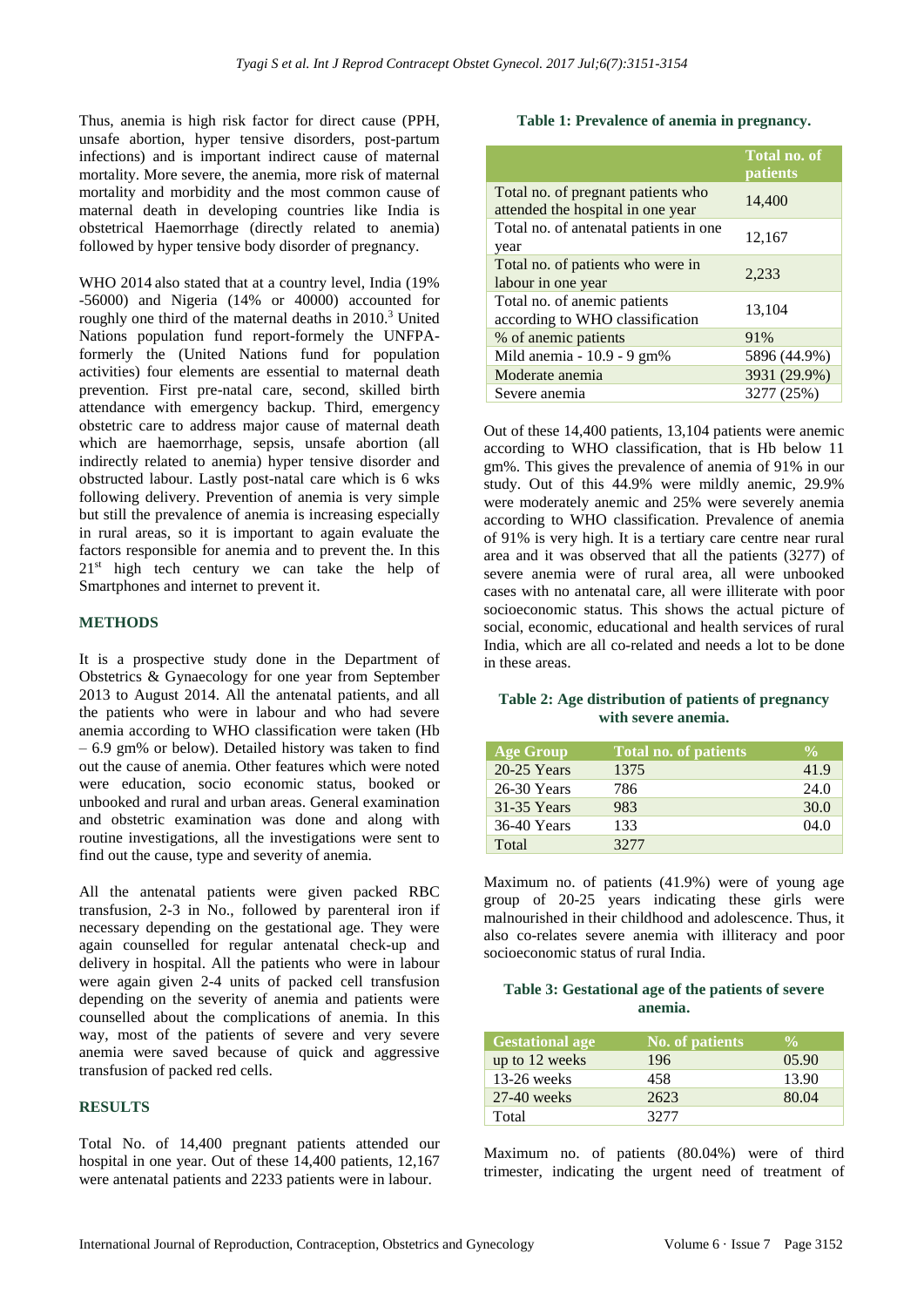severe anemia in these patients. It also indicates that women are reluctant to attend the antenatal OPD during first trimester due to ignorance, illiteracy and social reasons and came to our hospital during third trimester when anemia become severe and complications of anemia compel them to see a doctor.

#### **Table 4: Gravidity of the patients of severe anemia.**

| <b>Gravida</b>                    | <b>No. of patients</b> | $\frac{6}{10}$ |
|-----------------------------------|------------------------|----------------|
| $1st$ and $2nd$ Gravida           | 1376                   | 41.90          |
| $3rd$ and $4th$ Gravida           | 1179                   | 35.90          |
| 5 <sup>th</sup> Gravida and above | 722                    | 22.03          |
| Total                             | 32.77                  |                |

Maximum No. of patients  $(41.9%)$  were 1<sup>st</sup> and 2<sup>nd</sup> Gravida in severe anemia. It also indicates that these patients were anemic even in their non-pregnant states.

#### **Table 5: Antenatal complications in severe anemia.**

| <b>Complications</b> | No. of patients | $\frac{0}{0}$ |
|----------------------|-----------------|---------------|
| <b>IUGR</b>          | 494             | 26            |
| <b>PIH</b>           | 285             | 15            |
| Fever                | 285             | 15            |
| <b>CHF</b>           | 57              |               |
| Total                | 1900            |               |

Out of 3277 patients of severe anemia, 1900 (58%) were antenatal patients. They were all unbooked cases of rural areas and come for antenatal visit because they were feeling weakness and were unable to do their routine house hold work, so they persued their husbands or inlaws for antenatal checkup and we were surprised to see severe anemia in these patients. 494 patients (26%) of severe anemia had IUGR, 285 (15%) had PIH, 285 (15%) had fever and 57 (3%) patients had CHF. All these patients were treated with packed red cell transfusion and parentral iron according to the period of gestation and all were counselled for regular antenatal checkup, but to our surprise most of the patients (approximately 98%) did not turned up for regular antenatal checkup or delivery. So, all these complications of severe anemia are only tip of iceberg and needs further evaluation, because most of these patients were poor and ignorant (inspite of counselling) and were delivered at home.

# **Table 6: Intrapartum complications of severe anemia total 1377 patients.**

| Complications           | No. of patients |      |
|-------------------------|-----------------|------|
| <b>Preterm Delivery</b> | 667             | 48 4 |
| <b>CHF</b>              |                 | 3.9  |

Out of 3277 patients of severe anemia, 1377 patients were in labour. Patients of severe anemia in labour is a very dangerous combination because we have very little time to treat them. These patients were given very quick and aggressive treatment with packed RBC transfusion and we tried our best to save them.

#### **Table 7: Post partum complications in severe anemia (total patients-1377).**

| <b>Complications</b> | No. of patients |      |
|----------------------|-----------------|------|
| <b>PPH</b>           | 261             | 19.9 |
| Sepsis               | 206             | 15.0 |
| Subinvolution        | 110             | 08.0 |
| าµғ                  |                 | በን በ |

261 (19.9%) patients had PPH, 206 (15%) had sepsis, 110 (08.0%) patients had subinvolution of uterus and 27(02.0%) patients went into CHF.

#### **Table 8: Maternal mortality in pregnancy with severe anemia (Total 1377 patients).**

| <b>Cause of maternal</b><br>mortality | No. of patients $\%$ |    |
|---------------------------------------|----------------------|----|
| <b>CHF</b>                            | 32                   | 58 |
| <b>PPH</b>                            | 23                   |    |
| Total                                 | 55                   |    |

Maternal mortality is 4% in patients of severe anemia in labour. 58% patients died due to PPH. Most of the patients of severe anemia in labour were saved by quick and aggressive treatment of blood transfusion, but this is only tip of iceberg because 98% of the antenatal patients of severe anemia did not turned again and were delivered elsewhere, mostly home delivery.

# **Table 9: Perinatal complications in severe anemia (Total patients - 1377).**

| <b>Complications</b> | No. of patients | $\frac{6}{10}$ |
|----------------------|-----------------|----------------|
| low birth weight     | 667             | 48.4           |
| <b>IUGR</b>          | 481             | 35.0           |
| IUD.                 | 82              | 05.0           |

In present study, low birth weight was 667 (48.4%), IUGR 481 (35.0%) and IUD was 82 (05.0%).

# **DISCUSSION**

In present study, Prevalence of anemia is very high (91%). It is also very high in study done by Gupta N et al and J.B. Sharma et al. $4,5$  This shows that prevalence is still very high in developing countries and is not decreasing even after lots of measures done by govt. in this field. According to WHO global database, worldwide prevalence of anemia, global prevalence of anemia in pregnancy is 41.8%, out of which 55.8% is in Africa which highest and 6.1% is in North America which is lowest.<sup>6</sup> Asia has 41.6% prevalence of anemia which is 2<sup>nd</sup> highest. The incidence is very high (91%) in present study, because it is from rural India. Prevalence of severe anemia is 25% in present study. It is 10% in study done by Gupta N et al, and 2.1% in study done by Bukaretal.<sup>4,7</sup> It was observed maximum no. patients (41.9%) were of young age group of 20-25 years, maximum no. of